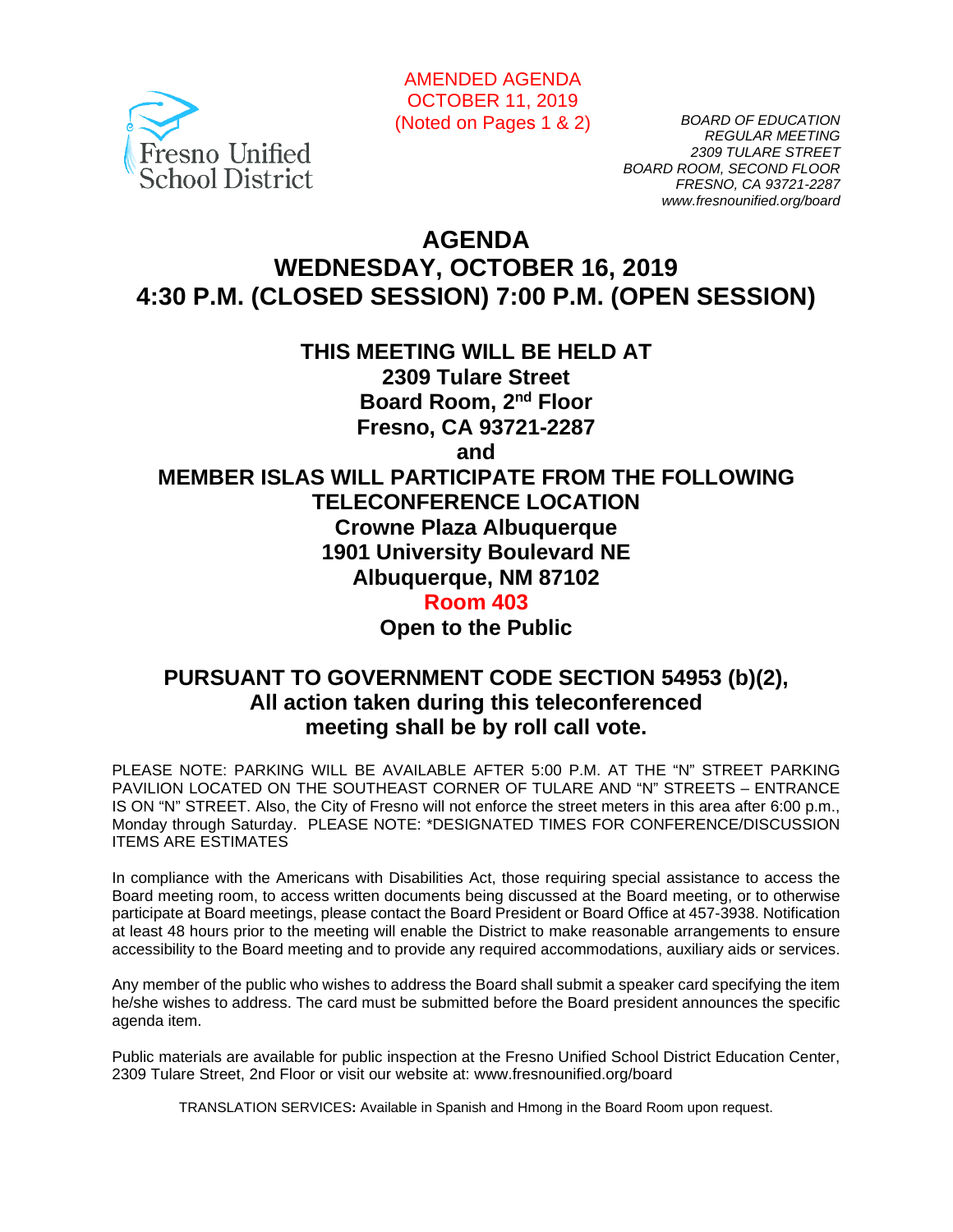## **\*4:30 P.M**.

**CALL** Meeting to Order

**OPPORTUNITY** for Public Comment on Closed Session Agenda Items **RECESS** to Cabinet Room for Closed Session to discuss the following**:**

- 1. Public Employee Performance Evaluation Government Code Section 54957. a. District Superintendent
- 2. Student Expulsions pursuant to Education Code Section 35146.
- 3. Conference with Labor Negotiator (Government Code Section 54957.6); FUSD Negotiator(s): Paul Idsvoog; Employee Organizations(s): FTA, CSEA, Chapter 125, CSEA, Chapter 143, SEIU, Local 521, FASTA/SEIU, Local 521/CTW, CLC, Fresno Unified Building & Construction Trades/FTA; International Association of Machinists and Aerospace Workers (IAMAW), Unrepresented Employees: All Management, Confidential, and Supervisory Employees.
- 4. Public Employee Discipline/Dismissal/Release/Reassignment/Resignation.
- 5. Public Employment/Appointment (Government Code Section 54957).
- 6. Conference with Legal Counsel Anticipated/Pending/Threatened Litigation (Government Code Section 54956.9(d)(2)).
	- a. Incident at Bullard High School on January 11, 2019, involving District Trustee and a student represented by Attorney R. Bonakdar
- 7. Conference with Legal Counsel Anticipated/Pending/Threatened Litigation (Government Code Section 54956.9(d)(2)).
	- a. Potential Case: One (1)
	- b. Edwin Ramirez v. Fresno Unified Workers' Compensation Fresno Unified Case No. 2017-0724
	- c. Veronica Benson v. Fresno Unified Workers' Compensation Fresno Unified Case No. 2013-0879, 2017-0095
	- d. Potential Case: One (1) ACLU v. Fresno Unified School District - Uniform Complaint Procedures (UCP) Complaint Received October 10, 2019

**7:00 P.M., RECONVENE** and report action taken during Closed Session, if any.

#### **PLEDGE OF ALLEGIANCE**

Steven and Tvin Russell parents from Eaton Elementary School will lead the flag salute.

#### **HEAR Reports from Student Board Representatives**

An opportunity is provided to hear comments/reports from Student Board Representatives from Design Science Middle College High School.

#### **HEAR Report from Superintendent**

#### **BOARD/SUPERINTENDENT COMMUNICATION**

#### **OPPORTUNITY for Public Comment on Consent Agenda Items**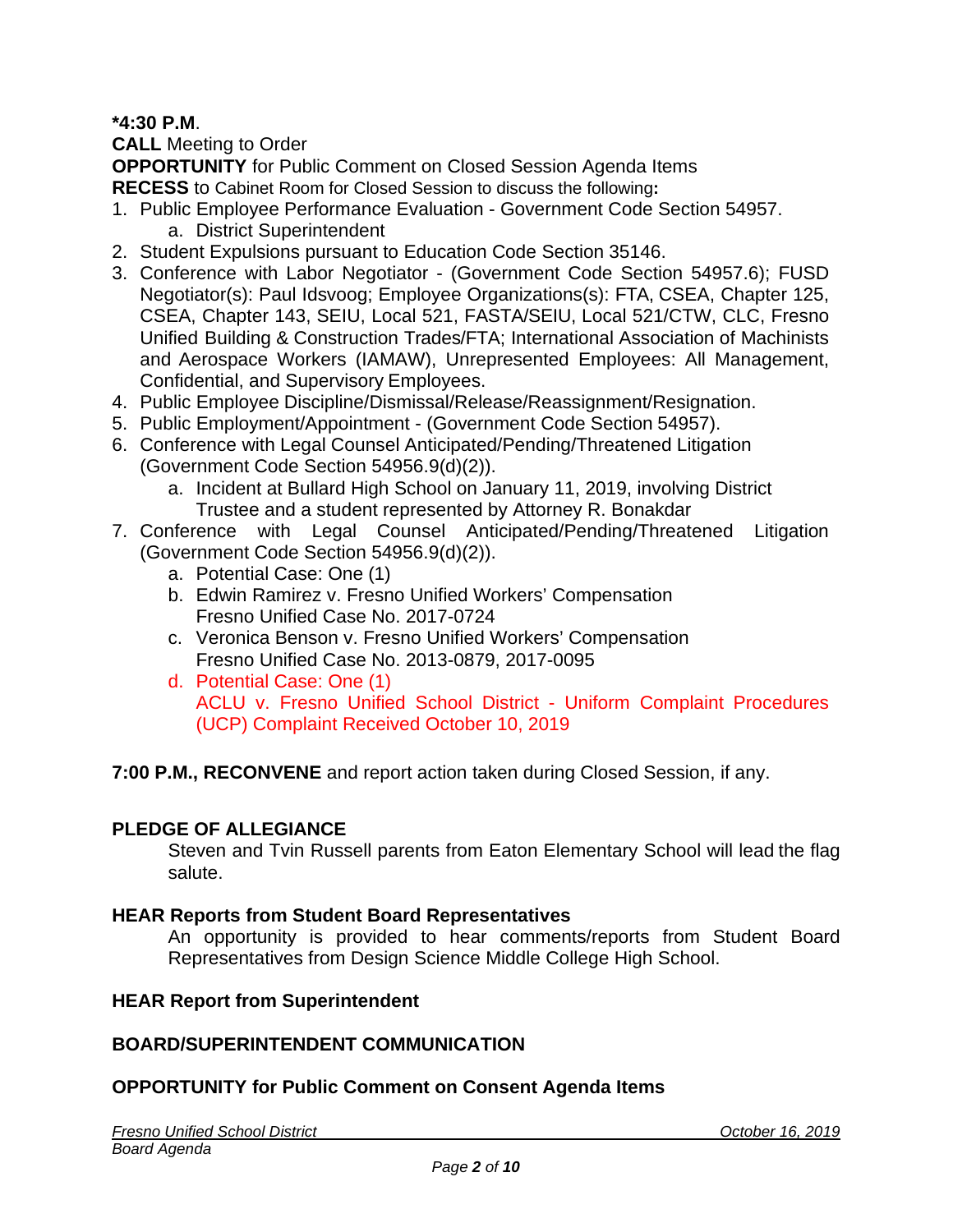**ALL CONSENT AGENDA** items are considered routine by the Board of Education and will be enacted by one motion. There will be no separate discussion of items unless a Board member so requests, in which event, the item(s) will be considered following approval of the Consent Agenda.

## **A. CONSENT AGENDA**

## **A-1, APPROVE Personnel List**

Included in the Board binders is the Personnel List, Appendix A, as submitted. The Superintendent recommends approval. Contact person: Paul Idsvoog, telephone 457-3548.

### **A-2, ADOPT Findings of Fact and Recommendations of District Administrative Board**

The Board of Education received and considered the Findings of Fact and Recommendations of District Administrative Panels resulting from hearings on expulsion and readmittance cases conducted during the period since the October 02, 2019 Regular Board meeting. The Superintendent recommends adoption. Contact person: Kim Mecum, telephone 457-3731.

### **A-3, APPROVE Minutes from Prior Meetings**

Included in the Board binders are the draft minutes for the July 17, 2019 Special Board Meeting and the October 02, 2019 Regular Board Meeting. The Superintendent recommends approval. Contact person: Robert G. Nelson, telephone 457-3884.

### **A-4, ADOPT Resolution Recognizing the Month of October as National Cyber Security Awareness Month**

Included in the Board binders is a resolution where Fresno Unified joins other districts across the country in recognizing the month of October as National Cyber Security Awareness Month. The Superintendent recommends adoption. Fiscal impact: There is no fiscal impact at this time. Contact person: Kurt Madden, telephone 457-3868.

#### **A-5, APPROVE Agreement with Fairbank, Maslin, Maullin, Metz & Associates (FM3) to Conduct Secondary Community Survey Regarding Potential Bond Measure**

Included in the Board binders is a proposal from Fairbank, Maslin, Maullin, Metz & Associates (FM3) to conduct a secondary community survey to gauge voter interest in a potential 2020 bond measure to continue school facility improvements. The secondary survey will provide responses from likely voters regarding potential bond amounts of \$325 million and \$500 million. FM3 proposes to develop the questionnaire, conduct 600 interviews in two languages, and provide data, analysis and consultation at a cost of \$32,000. The Superintendent recommends approval. Fiscal impact: \$32,000 is available in the General Fund. Contact person: Karin Temple, telephone 457-3134.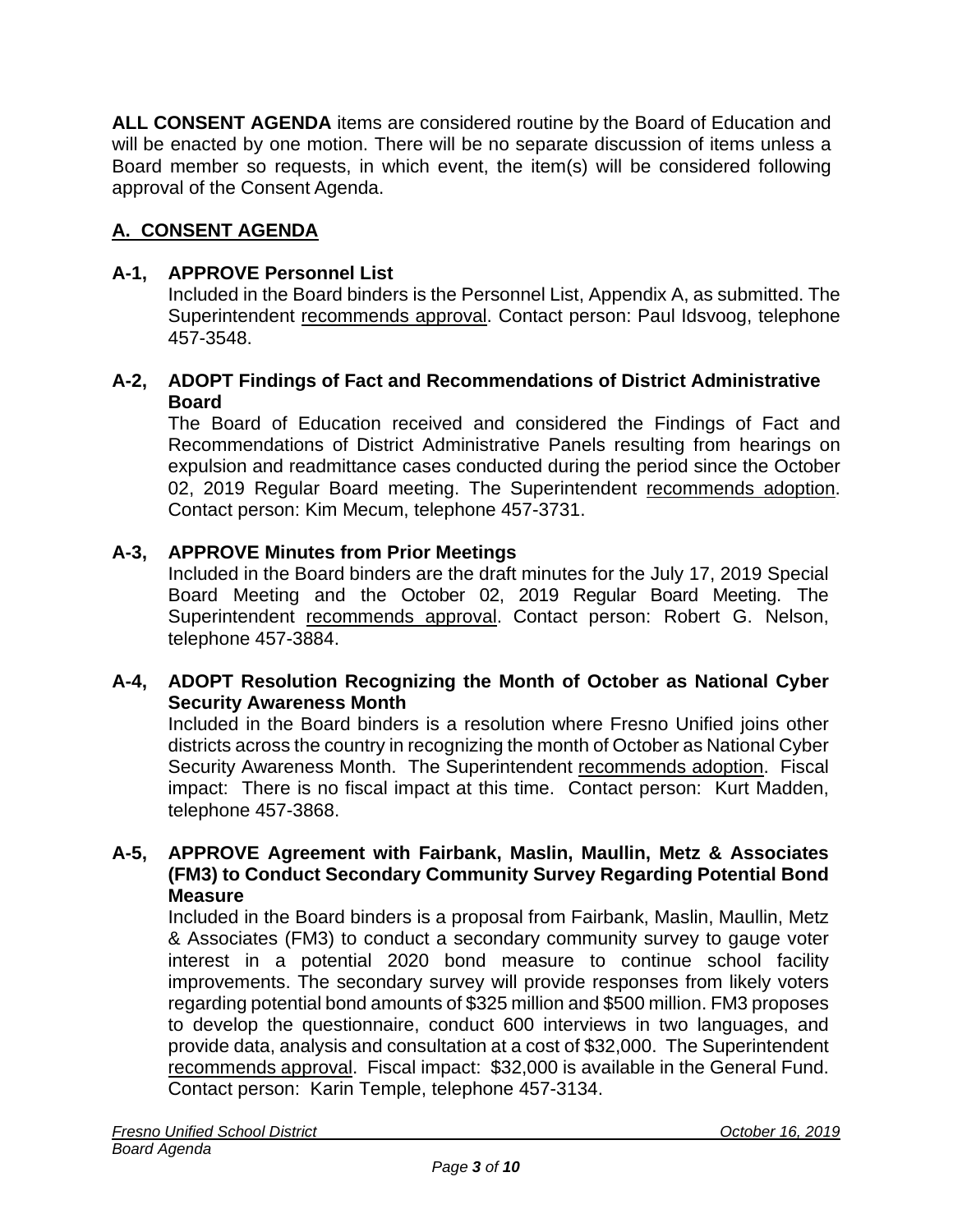## **A. CONSENT AGENDA –** *continued*

## **A-6, APPROVE Agreement with Aperture Education for Social Emotional Behavioral Screener**

As part of the district's continued effort to develop a multi-tiered system of support a request is brought forward to purchase a social emotional screener and intervention system. Devereux Students Strengths Assessment developed by Aperture Education identifies students in need of additional instruction in social emotional skills. The purchase includes licenses, technical support, and training. The five-year agreement will be paid in two lump sums. The second sum will be paid after the district assesses effectiveness of the tool after its soft launch. The Superintendent recommends approval. Fiscal impact: Fiscal impact: Sufficient funds in the amount of \$485,760 are available in the Prevention & Intervention budget. Contact person: Kim Mecum, telephone 457-3731.

#### **A-7, APPROVE Grant Application to the California Community Colleges Chancellor's Office – K12 Strong Workforce Program**

The California Community Colleges Chancellor's Office in partnership with the California Department of Education is seeking applications from eligible school districts for K12 Strong Workforce Program (SWP) grants. Fresno Unified will apply for funding that aligns with the workforce development efforts occurring through the SWP, that are responsive to regional economic priorities, and that increase the transition from secondary to post-secondary and career with an emphasis on a collaborative approach between the K12 and Community College systems (Fresno City College, Clovis Community College, and Reedley College). The Superintendent recommends approval. Fiscal impact: Strong Workforce Program funds will be matched by \$2.00 for every \$1.00 received from this program through other CTE funds such as the LCFF, Federal Perkins, local bonds, California Partnership Academies, and industry and post-secondary partnerships. Contact person: Kim Mecum, telephone 457-3731.

#### **A-8, APPROVE Grant Application to the California Department of Education for the Career Technical Education Incentive Grant Program**

The California Department of Education announced the California Career Technical Education Incentive Grant (CTEIG) program to encourage and maintain the delivery of high-quality career technical education programs. The CTEIG program is established as a state education, economic, and workforce development initiative with the goal of providing pupils in kindergarten through grade twelve, inclusive, with the knowledge and skills necessary to transition to employment and postsecondary education. The purpose of this program is to encourage and maintain the delivery of career technical education programs. *Education Code (EC)* sections 53070–53076.4. The Superintendent recommends approval. Fiscal impact: CTEIG funds will be matched by \$2.00 for every \$1.00 received from this program through funding from Fresno Unified including local control funding formal apportionments, California Partnership Academies, or federal Perkins funds. Contact person: Kim Mecum, telephone 457-3731.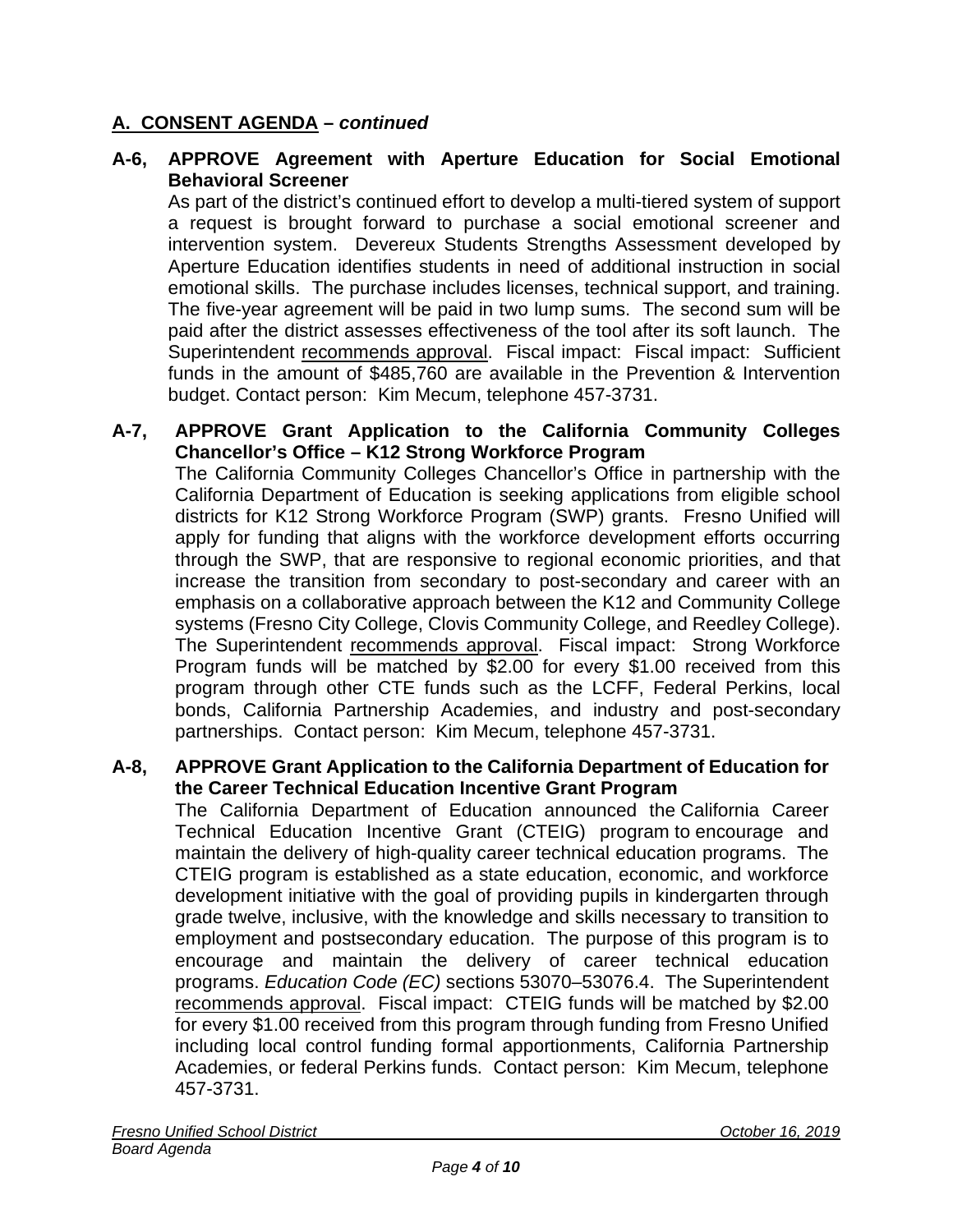## **A. CONSENT AGENDA -** *continued*

### **A-9, APPROVE Grant Application and Projects to the California Department of Education for the Career Technical Education Facilities Program**

Approval is requested for grant applications and identified projects to the California Department of Education for the Career Technical Education Facilities Program (CTEFP). The CTEFP funds projects to reconfigure, construct, or modernize Career Technical Education (CTE) facilities, and/or purchase equipment for CTE programs to modernize CTE facilities and/or equipment at comprehensive high schools. The Superintendent recommends approval. Fiscal impact: The program funds up to \$3 million for new construction and \$1.5 million for modernization project costs and will be matched by district bond funds. Contact person: Kim Mecum, telephone 457-3731.

#### **A-10, APPROVE 2019/20 Fresno Unified Career Technical Education Advisory Committee Member List**

California Education Code specifies that the governing board of each school district participating in a Career Technical Education (CTE) program shall approve a CTE advisory committee to develop recommendations on the program(s) and to provide liaison between the district and potential employers. The federal Carl D. Perkins Career Technical Education Act requires the committee shall consist of one or more representatives of the general public knowledgeable about the disadvantaged, students, teachers, business, industry, school administration, and the field office of the Employment Development Department (EC 8070).  The Career Technical Education Advisory Committee includes representatives from both K-12 (Section 131 funded programs) and Adult Education (Section 132 funded programs) and the business community. The Superintendent recommends approval. Fiscal impact: There is no fiscal impact to the district at this time. Contact person: Kim Mecum, telephone 457- 3731.

### **A-11, APPROVE Annual Partnership Agreement with Fresno County Cradle to Career**

The Cradle to Career (C2C) Partnership for Fresno County is a communitywide partnership of public, private, nonprofit and philanthropic leaders who are organizing efforts and resources around building a shared community vision that all Fresno County youth will realize success and good health at every age, from cradle to career. The Superintendent recommends approval. Fiscal impact: Sufficient funds in the amount of \$50,000 are available in the Unrestricted General Fund. Contact person: David Chavez, telephone 457-3566.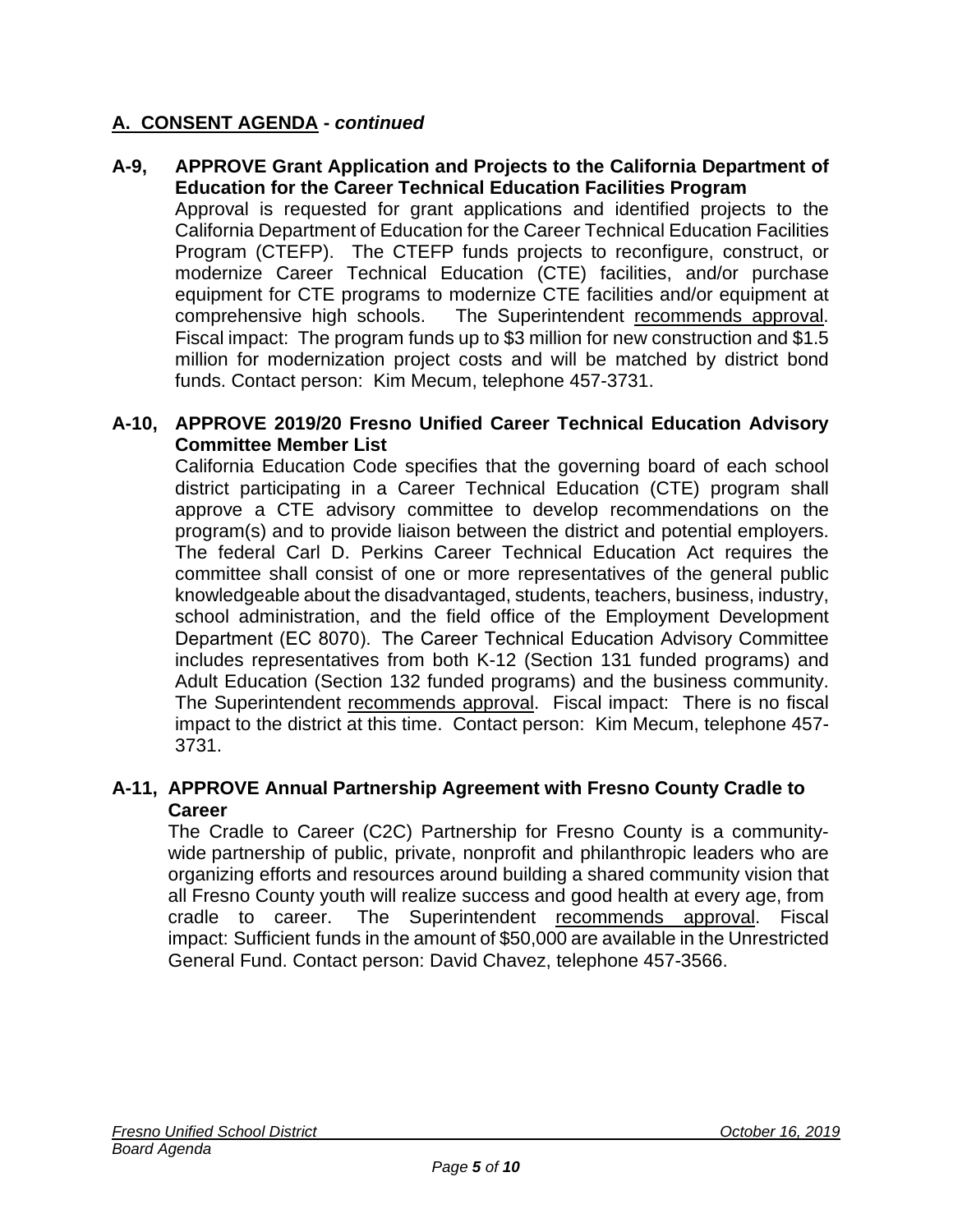## **A. CONSENT AGENDA -** *continued*

#### **A-12, APPROVE 2019/20 and Prior Years Management and Classified Salary Schedules**

Approval is requested for the 2019/20 and Prior Years Management and Classified Salary Schedules. The salary schedules shall be made available for public review in the Board of Education Office. The Superintendent recommends approval. Fiscal impact: There is no fiscal impact to the district at this time. Contact person: Paul Idsvoog, telephone 457-3548.

## **A-13, APPROVE the Use of County of Fresno Piggyback Contract for Bulk Fuel, Gasoline and Diesel**

It is recommended the Board approve the use of the County of Fresno piggyback contract for Bulk Fuel, Gasoline and Diesel during 2019/20 for efficient and costeffective fuel procurement. Piggybacking is allowed under Public Contract Codes 10299 and 20118. This best practice takes advantage of competitive pricing from a contract formally bid by another public agency.

| <b>Piggyback Contract</b>             | Supplier        | Est. Annual \$ |
|---------------------------------------|-----------------|----------------|
| County of Fresno -                    | RV Jensen, Inc. | \$700,000      |
| Agreement Number P-19-434-C           |                 |                |
| <b>Bulk Fuel, Gasoline and Diesel</b> |                 |                |

The Superintendent recommends approval. Fiscal impact: Funding is available in the Transportation Department budget. Fuel is purchased by Transportation for district use and charged back to the departments that use it. Contact person: Karin Temple, telephone 457-3134.

## **A-14, APPROVE Budget Revision No. 2 for Fiscal Year 2019/20**

Included in the Board binders is Budget Revision No. 2 for fiscal year 2019/20. Periodic updates to the district's budget are presented to the Board of Education for approval. Budget Revision No. 2 includes adjustments for updated information regarding carryover, actual beginning balances and necessary adjustments to support the acceptance of various grant awards. The Superintendent recommends approval. Fiscal impact: As a result, the Unrestricted General Fund Reserve for Economic Uncertainties is estimated at approximately \$89.87 million at June 30, 2020. Contact person: Ruth F. Quinto, telephone 457-6226.

## **A-15, APPROVE Proposed Revisions for Board Policies 0415 (NEW), 1312.3, 6020 and 6142.6**

Included in the Board binders are proposed revisions for the following four Board Policies (BP); these revisions meet the legal mandates recommended by the California School Boards Association (CSBA).

- (NEW) BP 0415 Diversity, Equity and Inclusion
- BP 1312.3 Uniform Complaint Procedures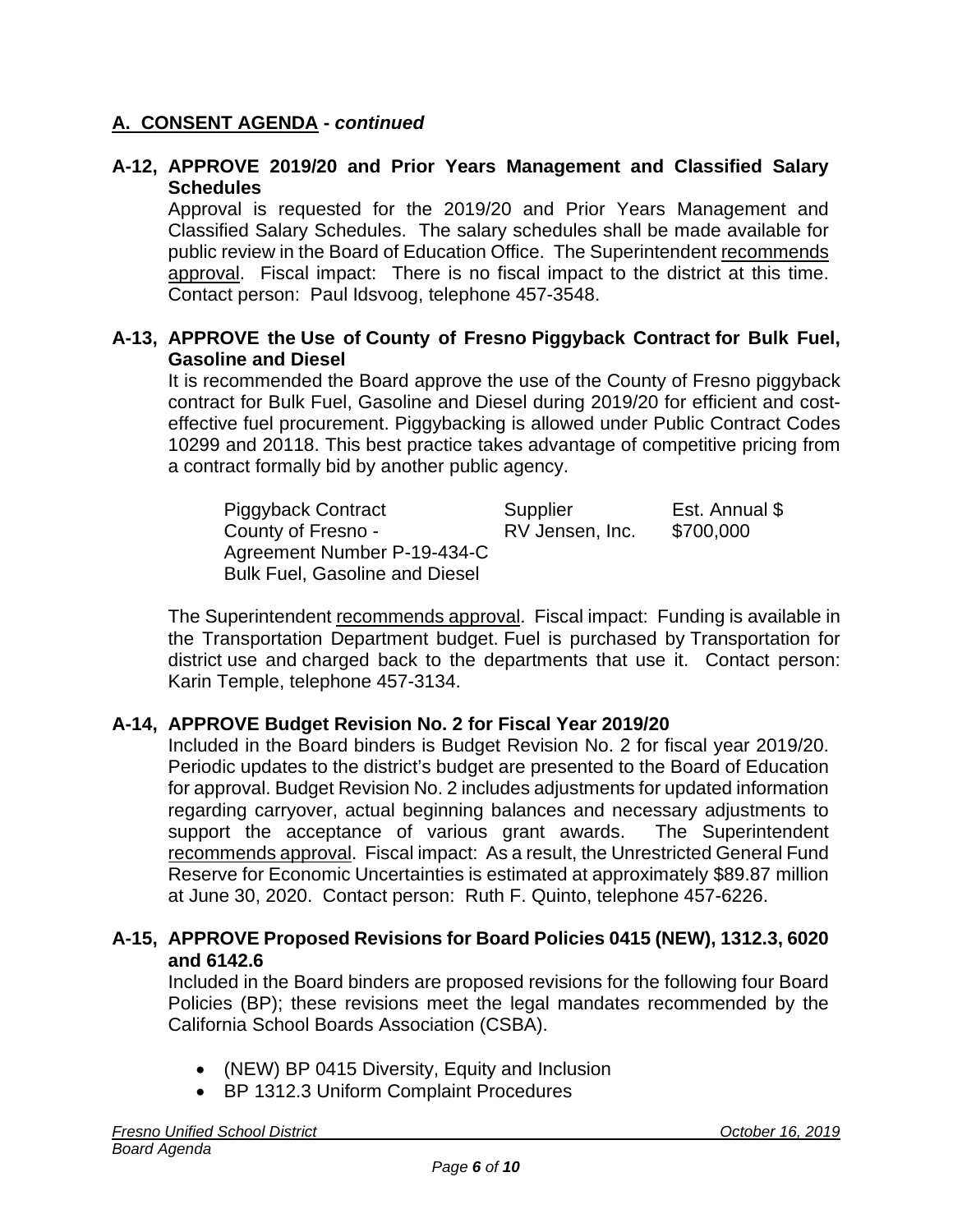## **A. CONSENT AGENDA – continued**

- BP 6020 Parent Involvement
- BP 6142.6 Visual and Performing Arts Education

The Superintendent recommends approval. There is no fiscal impact to the district at this time. Contact person: David Chavez, telephone 457-3566.

#### **A-16, RATIFY Amended Extension Letter with Price Paige & Company**

Ratify Amended Extension Letter with Price Paige & Company for internal auditing services. The Superintendent recommends ratification. Fiscal impact: Sufficient funds in the amount of \$24,065 are available in the Unrestricted General Fund. Contact person: Ruth F. Quinto, telephone 457- 6226.

#### **A-17, RATIFY Change Orders for the Projects Listed Below**

Included in the Board binders is information on Change Orders for the following projects:

Bid 19-20 Section B, HVAC Multipurpose Room Improvements for Various Schools: Viking and Vinland Elementary Schools Change Order presented for ratification (Vinland): \$ 22,896

Bid 19-23 Section B, Gymnasium Bleacher Installation for Duncan High School

Change Order presented for ratification (Duncan): \$ 0 (contract duration increase only)

Bid 19-26 Sections A and B, Boiler Replacement for Various Schools: Balderas and Centennial Elementary Schools, Cooper Middle School, and McLane High School

Change Order presented for ratification (McLane): \$ 5,362

Bid 19-39 Sections A and B, Kings Canyon and Tehipite Middle Schools Gymnasium Bleacher Installation

Change Order presented for ratification (Kings Canyon):  $$ 0$ <br>Change Order presented for ratification (Tehipite):  $$ 0$ Change Order presented for ratification (Tehipite): \$ 0 (contract duration increase only)

Bid 19-41, Wawona K-8 School Classroom and Restroom Additions Change Order presented for ratification: \$ 53,312

|                                                          |  |  |  |  | Bid 19-44 Sections A and B, Easterby and Kratt Elementary |  |  |
|----------------------------------------------------------|--|--|--|--|-----------------------------------------------------------|--|--|
| <b>Schools Playcourt and Parking Lot Rehabilitations</b> |  |  |  |  |                                                           |  |  |
| Change Order presented for ratification (Easterby):      |  |  |  |  | \$19,012                                                  |  |  |
| Change Order presented for ratification (Kratt):         |  |  |  |  | \$8,520                                                   |  |  |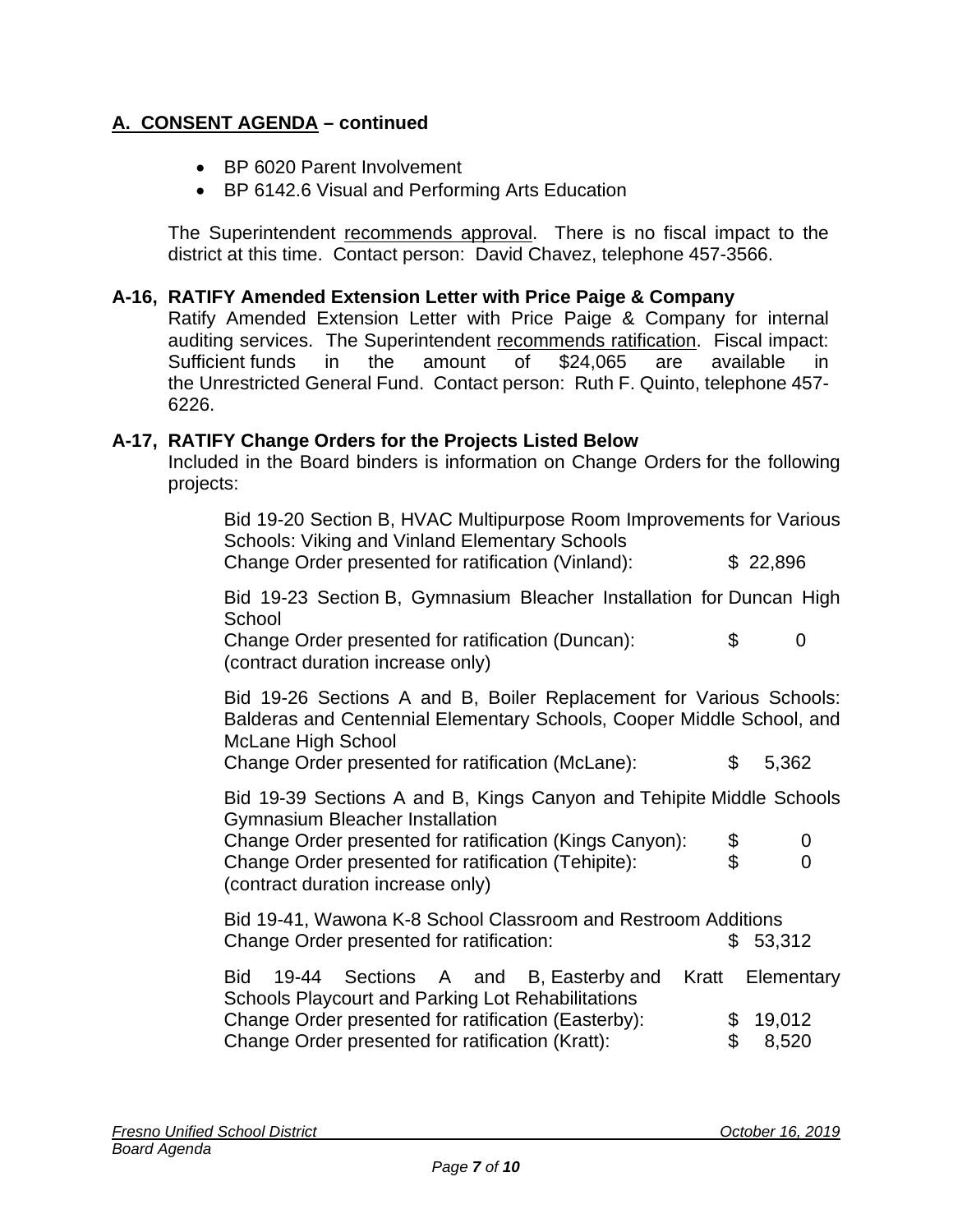## **A. CONSENT AGENDA -** *continued*

Bid 19-51 Section A, Mechanical Improvements for Various Schools: Malloch Elementary School, Tehipite Middle School, and Bullard High School Change Order presented for ratification (Bullard): \$ 420

Bid 19-56, Renovations at Fresno City College for Design Science High **School** 

Change Orders presented for ratification: \$ 23,201

The Superintendent recommends ratification. Fiscal impact: \$109,102 is available in the Measure X fund for Bids 19-20, 19-23, 19-26, 19-39, 19-41, and 19-44; \$420 is available in the California Clean Energy Jobs Act (Proposition 39) fund for Bid 19-51; and \$23,201 is available in the General Fund for Bid 19-56. Contact person: Karin Temple, telephone 457-3134.

## **A-18, RATIFY the Filing of Notices of Completion**

Included in the Board binders are Notices of Completion for the following projects, which have been completed according to plans and specifications.

Bid 18-30, Hoover High School Electrical Infrastructure Improvements

Bid 19-20 Section B, HVAC Multipurpose Room Improvements for Viking and Vinland Elementary Schools

Bid 19-23 Section B, Gymnasium Bleacher Installation for Duncan Polytechnical High School

Bid 19-29, McLane High School Installation of Stadium Turf and Infrastructure for Portable Restrooms

Bid 19-38, Edison High School Gymnasium Floor Replacement

Bid 19-39 Sections A and B, Kings Canyon and Tehipite Middle Schools Gymnasium Bleacher Installation

Bid 19-44 Sections A and B Easterby and Kratt Elementary Schools Playcourt and Parking Lot Rehabilitation

Bid 19-51 Section A, Mechanical Improvements for Bullard High School

The Superintendent recommends ratification. Fiscal impact: Retention funds are released in accordance with contract terms and California statutes. Contact person: Karin Temple, telephone 457-3134.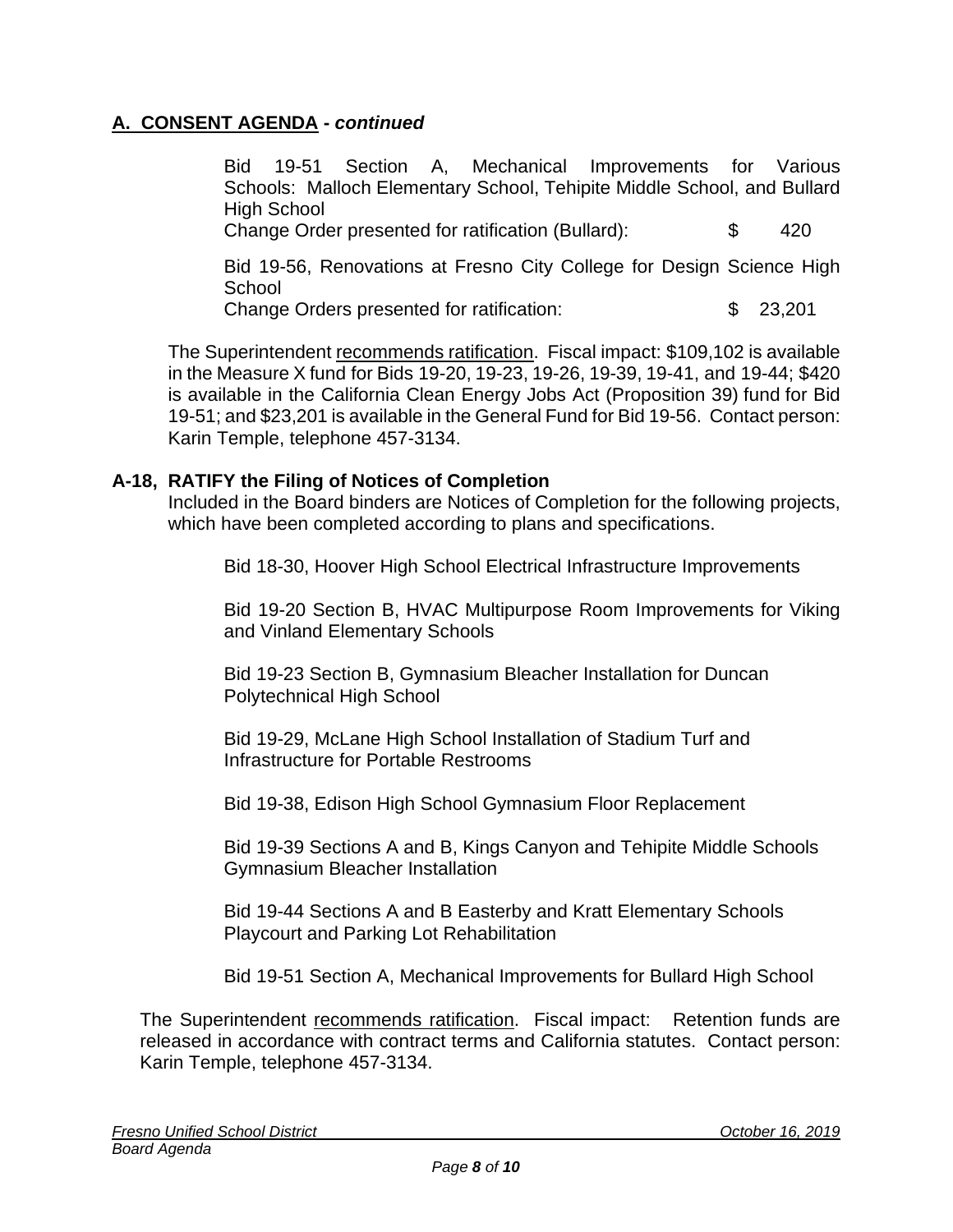#### **END OF CONSENT AGENDA (ROLL CALL VOTE)**

## **UNSCHEDULED ORAL COMMUNICATIONS**

Individuals who wish to address the Board on topics within the Board's subject matter jurisdiction, but **not** listed on this agenda may do so at this time. If you wish to address the Board on a specific item that is listed on the agenda, you should do so when that specific item is called.

While all time limitations are at the discretion of the Board President, generally members of the public will be limited to a maximum of three (3) minutes per speaker for a total of thirty (30) minutes of public comment as designated on this agenda. Any individual who has not had an opportunity to address the Board during this initial thirty (30) minute period may do so at the end of the meeting after the Board has addressed all remaining items on this agenda. Without taking action and only as expressly permitted by Board Bylaw 9323, Board members may ask questions, make brief announcements, or provide a brief response to statements presented by the public about topics raised in unscheduled oral communications. Board members must be recognized by the President in order to speak and will generally be limited to no more than one (1) minute each for this purpose. The Board President shall have the discretion to further limit Board members' opportunity to speak on topics raised in unscheduled oral communications to ensure the orderly and efficient conduct of District business.

Members of the public with questions on school district issues may submit them in writing. The Board will automatically refer to the Superintendent any formal requests that are brought before them at this time. The appropriate staff member will furnish answers to questions.